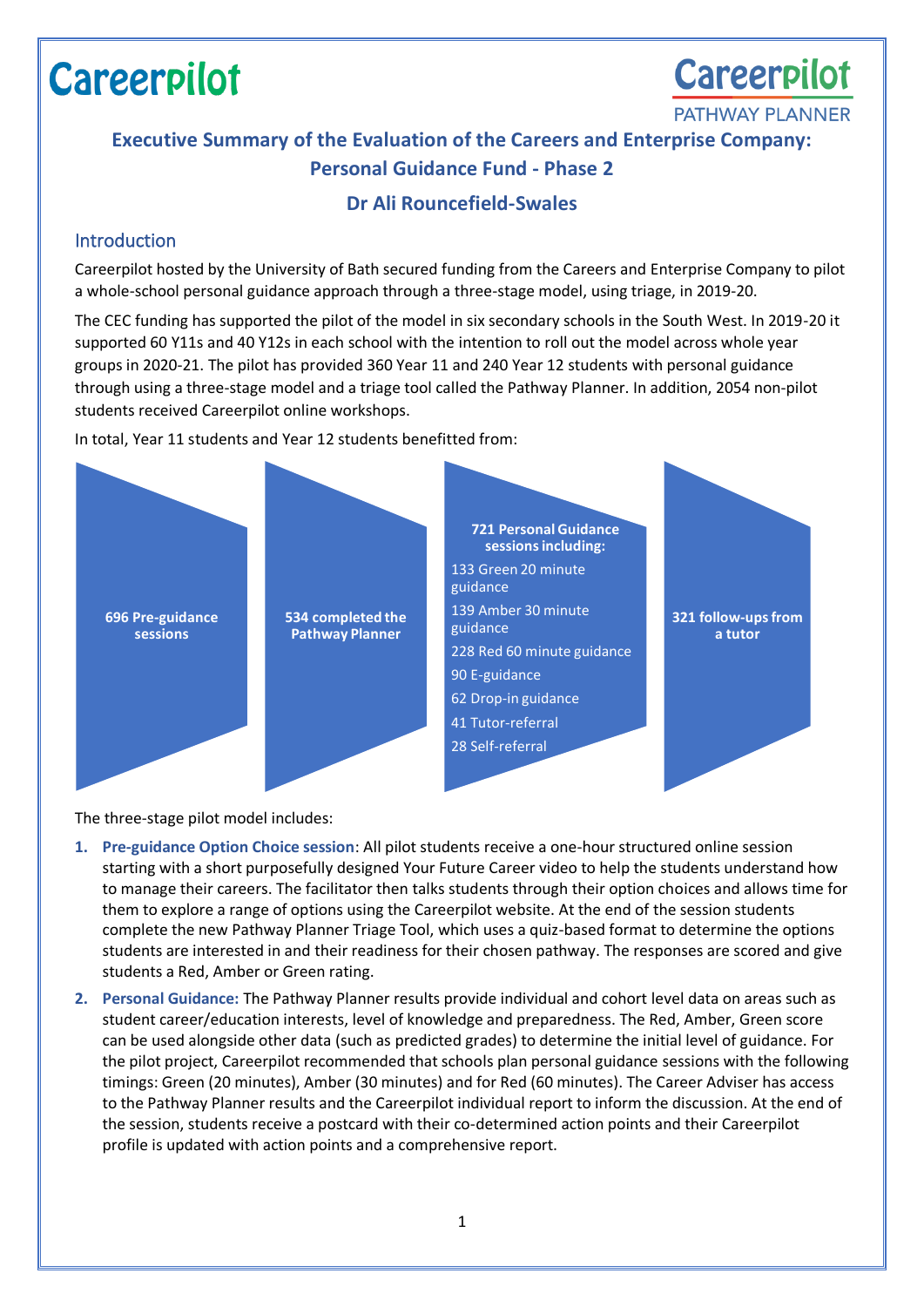**3. Follow-up:** Four weeks after the personal guidance, a trained<sup>1</sup> tutor follows up each student with three basic questions to track progress. If concerns are raised, the tutor can refer students for additional guidance. Students can also follow-up their session with their Careers Adviser through e-guidance (using an online form), attending a weekly drop-in guidance session, or by self/tutor referral.

The Careerpilot website and its reporting functions underpin the delivery of the personal guidance model. Students build an individual timeline in their Careerpilot Pathway Planner, which shows their triage results and guidance interventions. They can edit their responses as they develop knowledge and understanding of their chosen options. For example, an original Red score based on an interest in an Apprenticeship pathway may advance to an Amber or Green because of the guidance and support received.

To strengthen the Careers Guidance model and for on-going sustainability, a member of staff in each school<sup>2</sup> has been receiving training and mentoring to achieve the Level 6 Diploma of Careers Guidance and Development.

# The approach to evaluation

This evaluation has explored the impact of the personal guidance model on young people's awareness of their career choices and their future decision-making and the impact of the personal guidance model on the school and its careers strategy. It has explored:

- How effective is the staged careers guidance model?
- How is the model contributing to young people's awareness and understanding of their career choices and supporting their forward career planning?
- Whether young people who participate in the process feel better informed and more confident about their next steps as a result of the support?
- What are the implications for the on-going sustainability of the model?

# Methodology

The evaluation took place in two phases. The first phase gained student views immediately after the Preguidance Option Choice session and after attending the personal guidance discussion. The second phase provided a more in-depth consideration of the model, the impact on the young person and the views of the school. Students were interviewed in focus groups, and semi-structured interviews were conducted with school staff (including a member of the School Senior Leadership team and the Career Adviser).

The Pre-guidance Option Choice survey was completed by 236 Year 11 and 161 Year 12 students. The Personal Guidance survey was completed by 188 Year 11 and Year 12 student. Of those completing the Personal Guidance 71 students had taken part in a 60-minute session, 64 had taken part in a 30-minute session, and 53 had taken part in a 20-minute session. The six focus groups consisting of 42 students drawn from a mix of Year 11 and Year 12, took place in March 2020.

# Findings

#### How has the model supported schools achievement of the Gatsby Benchmarks?

The model has closely aligned to Gatsby Benchmark 8 'Personal Guidance' and has supported schools' achievement of this Benchmark. It has also helped schools move towards achieving Gatsby Benchmarks 1, 2, 3, 4 and 7.

<sup>&</sup>lt;sup>1</sup> Trained to use Careerpilot and the Pathway Planner.

<sup>&</sup>lt;sup>2</sup> Due to a trainee leaving one school this number reduced to five. However, another member of the staff team in this school is now undertaking their Level 6 training but through an alternative provider.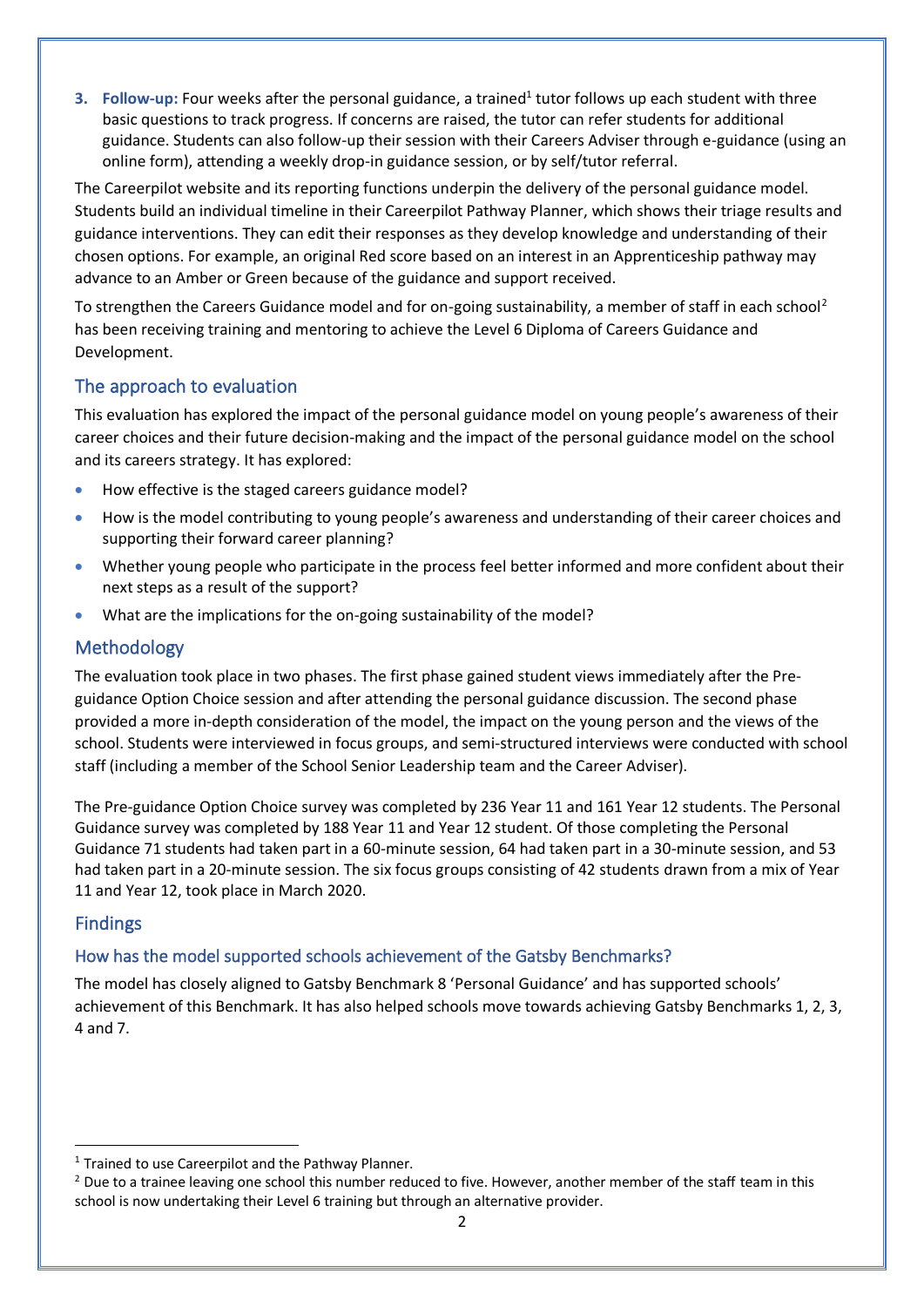#### How effective is the staged careers guidance model?

Schools recognise the Careerpilot brand as a quality careers resource which is regularly updated by skilled and knowledgeable careers professionals. Schools were keen to be involved, were proactively engaged and acknowledged the quality of processes and evidence which had underpinned the development of the model.

Schools embraced the three-stage of the Pathway Planner model, recognising the clarity of the process for providing individual personal guidance to students. Careers Advisers and SLTs acknowledged that the threestages ensured they could provide students with a coherent and integrated package of personalised guidance. Due to the timing of the evaluation, the follow-up in some schools had been minimal. However, this was viewed as a core element and an aspect to sustain in the future.

Careers Advisers valued the effectiveness of the Pre-guidance Option for preparing students for Personal Guidance. The information inputted by students into the Pathway Planner enabled Careers Advisers to tailor discussions and helped prioritise those students in most immediate need.

#### *It is having a clear path when a student comes in for guidance. That they've completed all the tools on Careerpilot and then the interview is very focused use of time. (Careers Adviser)*

Furthermore, having access to timely information from the Pathway Planner ensured they could focus on students who were most in need. For example, more than one school highlighted that the results of the Pathway Planner had identified students whom the school had viewed as sure to progress to Post-16, yet their Pathway Planner results highlighted concerns. Career Advisers had worked to prioritise working with these students. Due to the timing of the evaluation, the follow-up in some schools had been minimal. However, this was viewed as a core element and an aspect to sustain in the future.

*I have found it [the pathway planner] really useful with the 'grey student'; the ones with no major issues who are just floating along. I had one in particular, who is a really bright student, and everyone just assumed that she'd go to sixth form, but she just had no idea and the pathway planner helped to identify that. I was able to bring her in, and it was just knowledge she needed about her options. That's one thing which I think has been a huge success of it is being able to identify those grey students. (School Guidance Advisor)*

Schools value the detailed and accurate records that enabled them to monitor delivery and map key trends. For example, some schools had begun to collate data on student job/course interests, student concerns about careers and gaps in knowledge. This was enabling schools to be responsive to the specific needs within their wider Y11 and Y12 cohorts and develop an appropriate responsive action plan. Overall, there was much positive feedback from schools regarding the effectiveness of the model for providing a coherent programme of personal guidance.

#### *Having the reports, for us we realised we have some really bright students that are really anxious that they are not going to get the qualifications they need to go on to A Levels. What that means is that we can be proactive and intervene. (School Senior Leader)*

The model is a complex process, so the evaluation focused on feedback on the component parts – the Preguidance Option Choice, the Personal Guidance and the Follow-up.

#### **Pre-guidance Option Choice session**

Overall, the young people felt the pre-guidance had prepared them to participate in the personal guidance and helped to ensure that the guidance was responsive to their needs. The young people felt able to participate in the personal guidance fully. They were prepared with information on their options and choices, had explored Careerpilot and had begun to consider their futures<sup>3</sup> enabling young people to take full advantage of the time with an Adviser.

 $3$  There was little difference between the responses by students in Year 11 and Year 12.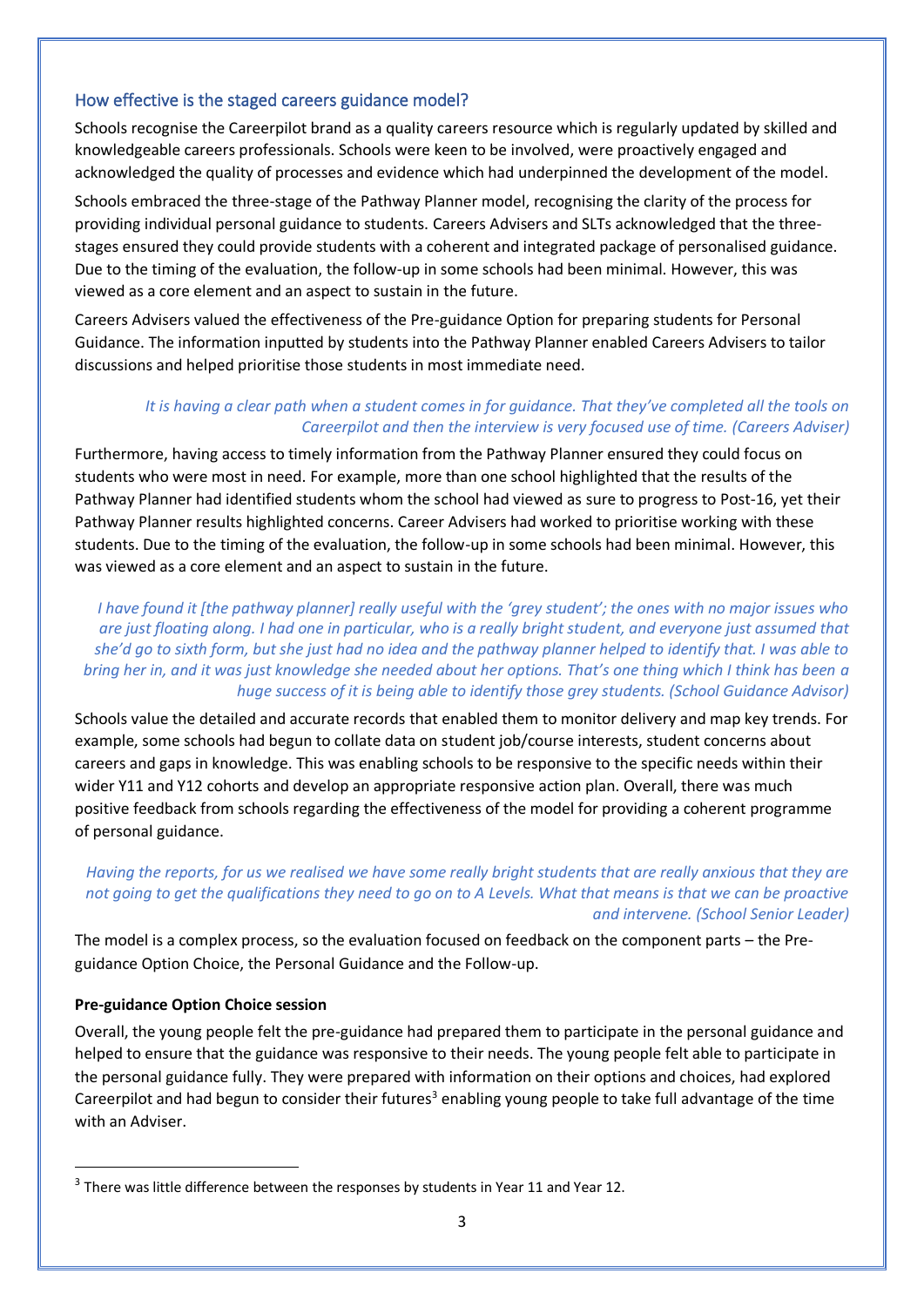- 90.2% of students told us the Your Future Career video was a good way to explain careers.
- Four-fifths of students (80.4%) told us they found the Pre-guidance Option session useful for finding out about the choice available to them.
- 86.7% of students told us they knew more about careers after taking part in the Pre-guidance Option session.
- Three quarters (75.1%) of students found the Pre-guidance Option Choice session Quite to Extremely Useful.

#### **Personal Guidance**

The tailored personal guidance sessions were exceptionally well-reviewed by students. For many, it was the first time they had talked one-to-one about their future and career ideas. Completing the Pathway Planner had highlighted to student areas they might want to discuss with their Career Adviser and meant they felt wellprepared. They felt their Career Adviser was skilled and knowledgeable and had encouraged them to consider a range of options. The students highly valued working one-to-one with an Adviser during the Guidance sessions.

- 95.1% of students agreed that the Personal Guidance session helped them explore their career options.
- 90.2% of students agreed that taking part in the Personal Guidance had been useful.
- 95.8% of students agreed they felt more confident about their plan for after Y11 or 6th Form.
- 84.4% of students felt that they had enough time in the personal guidance.

The above figures are averages across all levels of guidance (20, 30 and 60 minutes combined), but there was little difference between the three levels of guidance. This suggests that all three guidance intensities are effective at meeting student needs and that this is likely to be attributable to the robustness of the process and the validity of the Pathway Planner in identifying student need. However, while Careers Advisers often flexed the timings according to student need, some students would have appreciated longer sessions.

#### **Follow-up**

Students recognised the importance of building on the personal guidance and completing the action points set. Students highlighted that being given (at the time or subsequently) information postcards with their action points was extremely useful. Most students could recall some of the action points they had agreed and felt that they had made progress with them. One school sought permission from the students for their parent/guardian to be informed of the career discussion and action points which the students viewed as helpful.

Students recognised that having a tutor check their progress was beneficial<sup>4</sup> and had appreciated the on-going communication. Many students had taken advantage of the e-guidance, drop-in, and self-referral services offered through the project, although some students were unaware that they could seek further advice from their Adviser<sup>5</sup>. Some students suggested that ad-hoc virtual contact, for example, through messages and social media, may help remind them to look at Careerpilot and to continue to think about their future plans.

Some schools experienced internal, administrative challenges with embedding this aspect of the model, yet all recognised the importance of the approach. While this aspect was sometimes tricky, schools were working towards strengthening and localising their approach to tutor involvement. One challenge was ensuring tutors could utilise Careerpilot to ensure adequate recording of follow-up activity.

# How is this model contributing to young people's awareness and understanding of their career choices and supporting their forward career planning?

The delivery of the model draws on the resources and tools of the Careerpilot website to enable young people to explore a range of educational and career opportunities. Students find Careerpilot to be highly accessible

<sup>&</sup>lt;sup>4</sup> Due to the timing of the evaluation some young people had not yet been follow-up by their tutors.

<sup>&</sup>lt;sup>5</sup> This feedback was most often from students who had a 20-minute checking Personal Guidance session with the time impacting on how much information they could be provided with.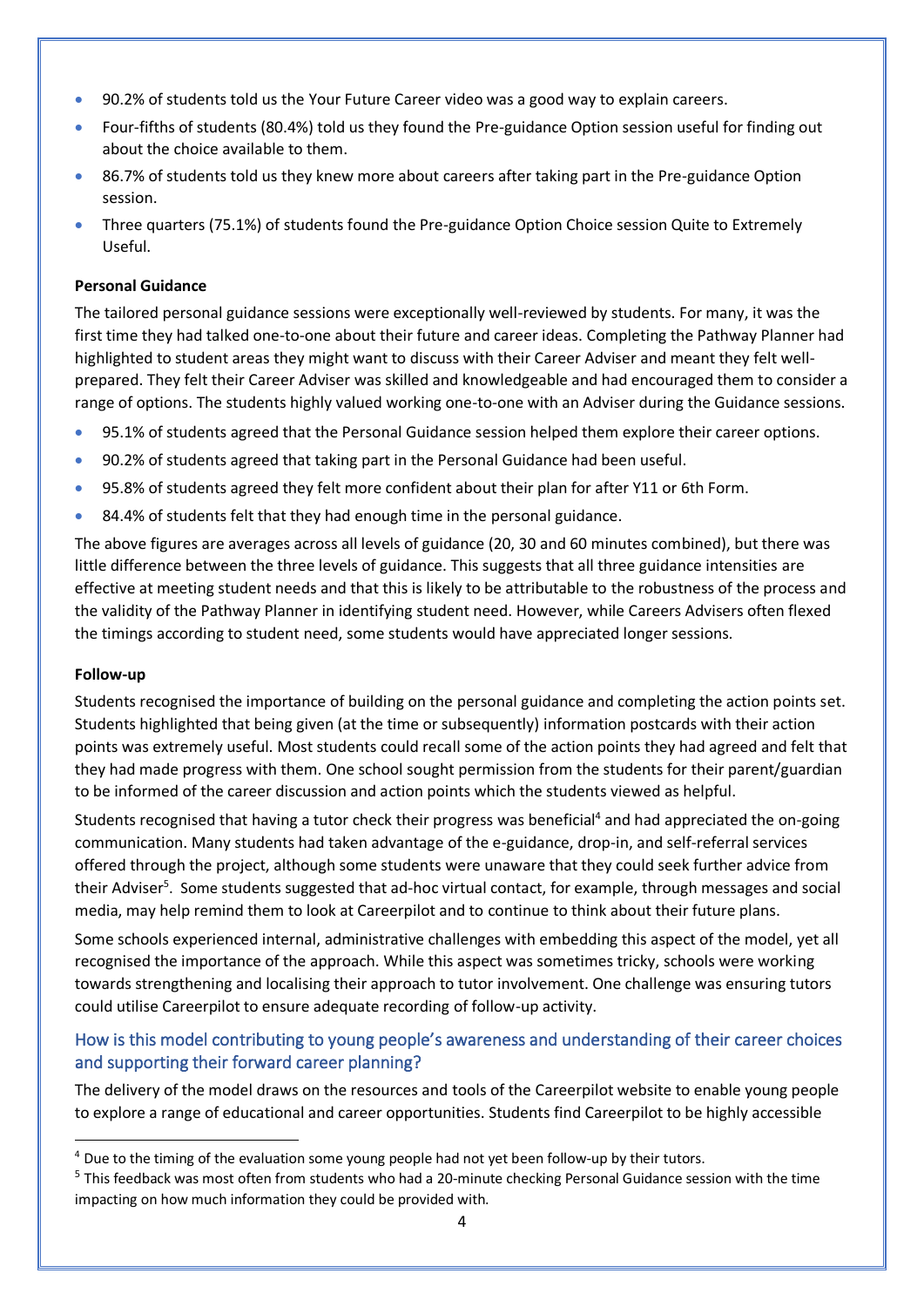and comprehensive and enjoy the ease of which they can explore information through the three homepage access points. Students value the breadth of information available and that the careers discussion draws on upto-date knowledge.

#### *I feel like I have more knowledge around my potential career paths and how I can get there. Had encouragement to look at degrees and weigh up which is most suitable (Year 12 student)*

Young people were also extremely positive about the support from the wider project and their Careers Adviser. Overwhelmingly, the students valued the one-to-one personal guidance sessions and recognised how this had enabled them to explore and plan their future career and education options. They recognised the tailored nature of the discussions and how it was focused distinctively on their situation and needs. Students commented on feeling listened to, being supported and encouraged, and gaining knowledge about themselves and their future possibilities. The young people had developed an understanding of the relationship between their current/future studies and moving successfully into employment.

The student comments were mirrored by the Careers Advisers and SLT, with many viewing Careerpilot and the model as an integral aspect of their future career strategy. Schools recognise Careerpilot as a well-respected and successful resource which they could embed within their whole school careers strategy.

# *From not knowing what to do at the start and not wanting to go to sixth form it has helped me massively (Year 11 student)*

The feedback from students about their participation in the project was overwhelmingly positive. For most young people, the personalised one-to-one discussion with the Careers Adviser had the most significant impact - they felt listened to, supported, and that the advice was impartial and aspirational. The guidance session encouraged them to take ownership of their decision-making, and the co-creation of the action points had enabled them to move their ideas forward.

# Whether young people who participate in the process feel better informed and more confident about their next steps as a result of the support?

Young people who took part in the focus groups reflected positively on the impact on their confidence to make an informed decision about their future education and career. Students attributed their increased confidence to a greater awareness of opportunities, understanding potential courses and knowing where they could locate further information. Some Year 11 students were concerned about their ability to gain the grades they required to move on to their planned route but felt the personal guidance had enabled them to map an alternative plan should they not achieve their grades. Some young people discussed developing a better sense of themselves, what they wanted to achieve and the career and educational opportunities that appealed to them as a result of being involved with the project.

#### *I* feel more knowledgeable about myself and what *I* want to do in the future (Year 12 student)

# *I feel more confident in moving forward and making a decision for my future now I have all the information (Year 12 student)*

An internal Year 11 expected destinations survey had found that all the students who had taken part in the project had a clear plan for after Year 11. This differed from the wider Year 11 cohort and was viewed as a direct result of involvement in the project.

*Being part of this project has helped me to understand what I am going to do in the future and made me feel relieved and more confident (Year 11 student)*

*It has given me a clearer understanding of my future paths but also made me more aware of more opportunities. (Year 11 student)*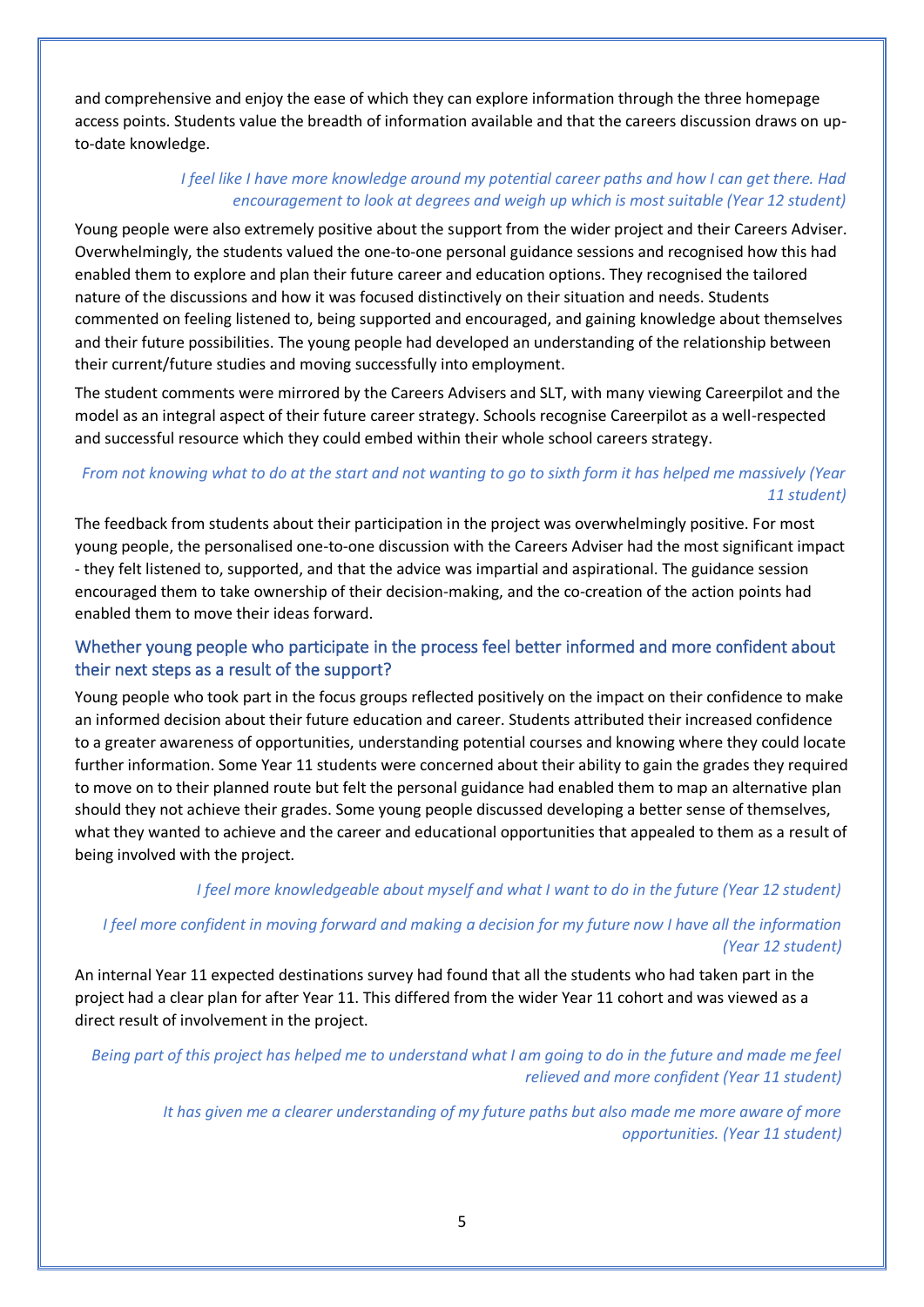#### What are the implications for the on-going sustainability of the model?

All six schools had built strong working relationships with the Careerpilot team, and there were many examples of the embedding of Careerpilot within the school's broader careers strategy. All six schools are keen to have continued access to the Pathway Planner and have developed plans to sustain the model within their Careers Strategy for 2020-2021.

- Strategic process for the delivery of personal guidance: All the pilot schools viewed the model as a useful structure for enabling the provision of coherent student-led personal guidance. Schools recognised that the model had the potential to be fully integrated as part of their career guidance programme. In all schools, the model was supported by a senior leader with on-going work and support to ensure the involvement of the wider teaching team. The Careerpilot team were responding to school requests to support the integration of the model and Careerpilot resources through proving tutor training and curriculum resources.
- Integration of the Careerpilot personal guidance model: Schools praised the integrated model with Careerpilot, and the personal guidance model seen as fundamental within their on-going Careers Guidance strategy. Senior Leadership Teams and Careers Advisers were keen to integrate the model within their Careers Guidance strategy and to aid their achievement of the Gatsby benchmarks. All schools have developed a sustainability plan with their ideas for tailoring the model to reflect their school culture and broader strategy.
- The impact of the Level 6 Careers Adviser: The newly trained Level 6 Careers Adviser was integral to the school's on-going careers strategy. The skills and knowledge the Careers Adviser had gained both through the Level 6 qualification and the broader support of the Careerpilot team and mentors were highly praised. An internal, qualified and skilled Careers Adviser was viewed as beneficial for integrating personal guidance and as a resource to enable the delivery of the broader careers programme. In some schools, the Careers Adviser is planning to deliver CPD for teachers and tutors to enhance understanding and support for careers guidance.
- Identification of student needs: The Pathway Planner/Triage Tool and the resulting student data was supporting schools to identify the students in need of additional support and the nature of their needs. This was enabling schools to direct resources towards students uncertain of their future direction and to collate information on possible interventions to ensure students were receiving appropriate support and help. For example, several schools were considering offering tailored sessions for small groups of students on specific topics in response to the knowledge gaps highlighted.
- Staffing and resource implications: Schools recognised the staffing and resource implications for a whole school model yet were committed to exploring adaptations to ensure the future delivery of the model and longer-term sustainability. Suggested adaptations include, for example:
	- o Amend guidance session length to ensure all eligible students have access to personal guidance.
	- o Introduce pre-guidance session at the end of Year 10.
	- o Introduce ad hoc guidance for Year 13 who may require intervention.
	- $\circ$  Build the capacity of teaching staff to use Careerpilot and to take responsibility for students triaged as green.
	- $\circ$  Use data from the Pathway Planner to provide responsive targeted student workshops, for example, applying to college, finding an Apprenticeship.
	- o Allocate monthly focused tutor time for Year 11 to focus on updating the Pathway Planner and action plans.

#### Reflections

The design of the whole-school model responded to emerging practice on optimising the impact of personal guidance highlighted by the Careers and Enterprise research 'Personal Guidance: what works?'. The model intended to address the themes of integration; space and time; and, preparation and feedback. This evaluation evidences good practice concerning these themes: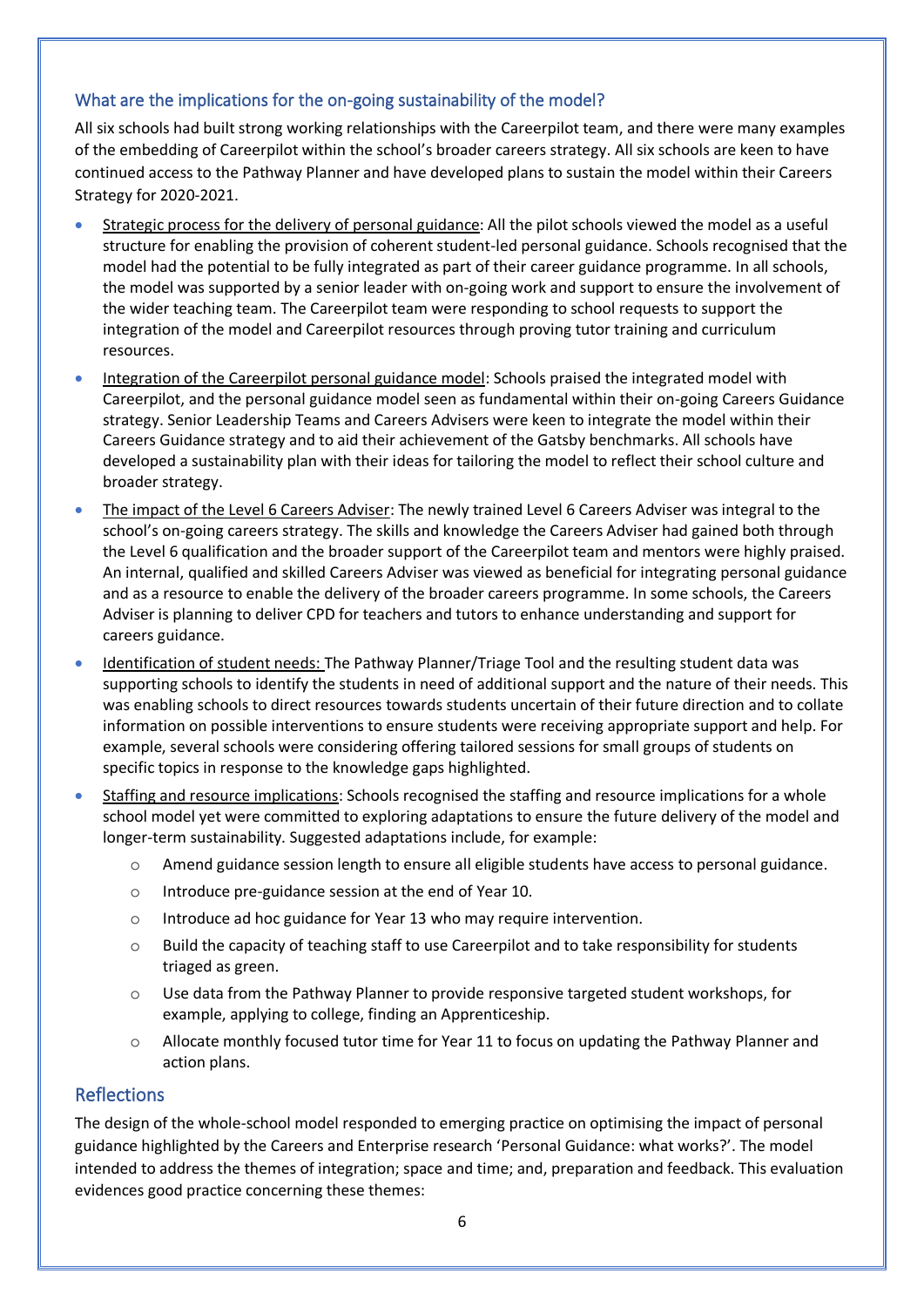- Integration: Careerpilot and the personal guidance model is being integrated into the school's strategic career guidance programme. The support of senior leaders and the involvement of teaching staff is helping schools to achieve the Gatsby benchmarks. Several schools indicated how Careerpilot and the project supported their work with parents. A skilled and qualified Careers Adviser was also significant in a school's ability to offer a coherent, integrated programme. Having a level 6 qualified Careers Advisers employed and integrated into schools is enhancing relationships with staff and students and developing the role of careers within the school.
- Space and time. Most of the Careers Advisers had appropriate areas to work in, although some had experienced issues in gaining access to IT suites. Students were familiar with the careers space and had made use of drop-in opportunities and e-guidance tools. The reporting tools in Careerpilot were central to recording the ad-hoc personal guidance and in ensuring schools were effectively monitoring the delivery of personal guidance. Furthermore, the reporting tools enabled Career Advisers to prioritise different groups of students, such as those with few career ideas or plans. Regarding the time available for personal guidance, the triage tool was helpful with guiding the time allocation and ensuring the Career Adviser preparation for the guidance discussion. Pre-guidance was delivered at a critical decision time for Y11 and Y12.
- Preparation and feedback. The three-stage model ensures that young people are adequately prepared for their personal guidance session. Registering young people on Careerpilot, allowing them to explore a range of information, and complete the Pathway Planner provided effective preparation for the guidance interview. This preparation enabled the Careers Adviser to direct the guidance towards crucial topics. The co-agreement of action points and reporting through Careerpilot has been helping young people to understand their next steps, and the involvement of tutors in this stage is helping to embed careers more broadly within the school community. Capturing data accurately within Careerpilot ensures the school is collating accurate individual and cohort level data which can be shared when appropriate.
- While Effective interviews and Professionalism were not explicitly recognised as focused themes within the Careerpilot CEC bid, it is clear from the evaluation that the model has also supported these. The investment in a Level 6 qualified Career Adviser is helping to ensure the personal guidance interviews themselves are effective, neutral and informed.

*Careers in this school is certainly a lot higher on the agenda because of this project and Careerpilot which has given us a framework. We now have somebody now overseeing and driving careers and it's going from a lot of sort of interfacing with the kids to actually this strategic model about how we get proper careers education and guidance to all the kids. From my point of view, it's doing exactly what I want. As a strategic tool it's perfect. (School Senior Leader)*

#### Further support

The evidence from schools and students recognises the success of the model enabling Careerpilot to roll out the Pathway Planner Triage Tool to support staff in schools and colleges to prioritise personal guidance to meet individual student need.

Further information about the model, benefits, training and cost can be found at:

[https://www.careerpilot.org.uk/adviser-zone/pathway-planner-tool-gatsby-benchmark-8/new-pathway](https://www.careerpilot.org.uk/adviser-zone/pathway-planner-tool-gatsby-benchmark-8/new-pathway-planner-triage-tool)[planner-triage-tool](https://www.careerpilot.org.uk/adviser-zone/pathway-planner-tool-gatsby-benchmark-8/new-pathway-planner-triage-tool)

The Careerpilot team, along with partner schools, have also produced a range of high-quality case studies to support schools who are considering implementing the Pathway Planner Triage Tool:

[https://careerpilot.org.uk/adviser-zone/careers-and-enterprise-company-pg-bid/careers-and-enterprise](about:blank)[company-pg-bid/case-studies-evaluation-and-research.](about:blank)

The full report can be found at [https://careerpilot.org.uk/adviser-zone/careers-and-enterprise-company-pg](about:blank)[bid/careers-and-enterprise-company-pg-bid/case-studies-evaluation-and-research.](about:blank)